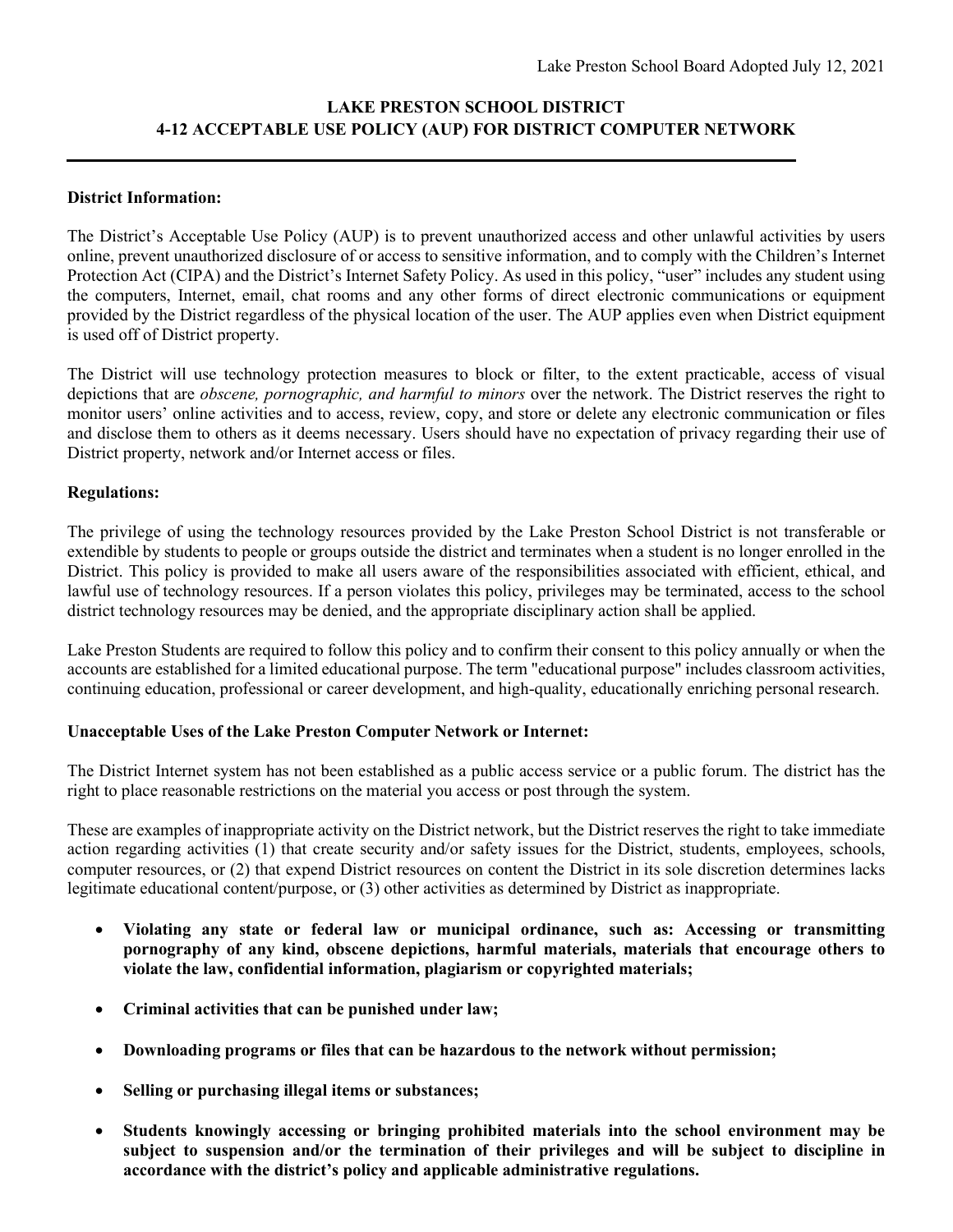o Prohibited Material may not be accessed at any time, for any purpose. The district designated the following types of materials as Prohibited: obscene materials, child pornography, material that appeals to a prurient or unhealthy interest in, or depicts or describes in a patently offensive way, violence, nudity, sex, death, or bodily functions, material that has been designated as for "adults" only, and material that promotes or advocates illegal activities.

## • **Causing harm to others or damage to their property; such as:**

- o Using profane, abusive, or impolite language; threatening, harassing, or making damaging or false statements about others or accessing, transmitting, or downloading offensive, harassing, or disparaging materials;
- o Deleting, copying, modifying, or forgoing other users' names, emails, files, or data; disguising one's identity, impersonating other users, or sending anonymous email:
- o Damaging computer equipment, files, data or the network in any way, including intentionally accessing, transmitting or downloading computer viruses or other harmful files or programs, or disrupting any computer system performance;
- o Using any District computer to pursue "hacking," internal or external to the District, or attempting to access information protected by privacy laws; or
- **Engaging in uses that jeopardize access or lead to unauthorized access into others' accounts or other computer networks, such as:**
	- o Using another's account password(s) or identifier(s);
	- $\circ$  Interfering with other users' ability to access their account(s); or

# • **Using the network or Internet for Commercial purposes:**

- o Using the Internet for personal financial gain, personal advertising, and promotion; or
- o Conducting for-profit business activities and/or engaging in non-government related fundraising or public relations activities such as solicitation for religious purposes, lobbying for personal political purposes.

#### • **Social Media Use:**

- o Students may not use social media sites to publish negative remarks, videos, or pictures about faculty, students, community members, or contest rivals.
- o Students may not publish any phone numbers, full names, email addresses or other confidential information of any students, faculty or other information for any reason.
- o Students may not use social media sites to degrade, harass, bully, or discriminate against.

#### **Penalties for Improper Use:**

The use of a District account is a privilege, not a right, and misuse will result in the restriction or cancellation of the account. Misuse may also lead to disciplinary and/or legal action, including suspension, expulsion, or criminal prosecution by government authorities. The District will attempt to tailor any disciplinary action to the specific issues related to each violation.

Students shall be responsible for any technology costs, fees, charges, or expenses incurred under the student's account in connection with the use of the network or Internet except such costs, fees, charges, and expenses as the school district explicitly agrees to pay.

#### **Tablet and Network Violations:**

Prohibited technology resources activities include, but are not limited to the following:

#### **Computer Tablet Violations:**

- $\checkmark$  Sending, accessing, uploading, downloading, or distributing offensive, profane, threatening, pornographic, obscene, or sexually explicit materials. Downloading or transmitting multi-player game, music, or video files using the school network.
- $\checkmark$  Vandalizing, damaging, or disabling property of the school or another individual or organization.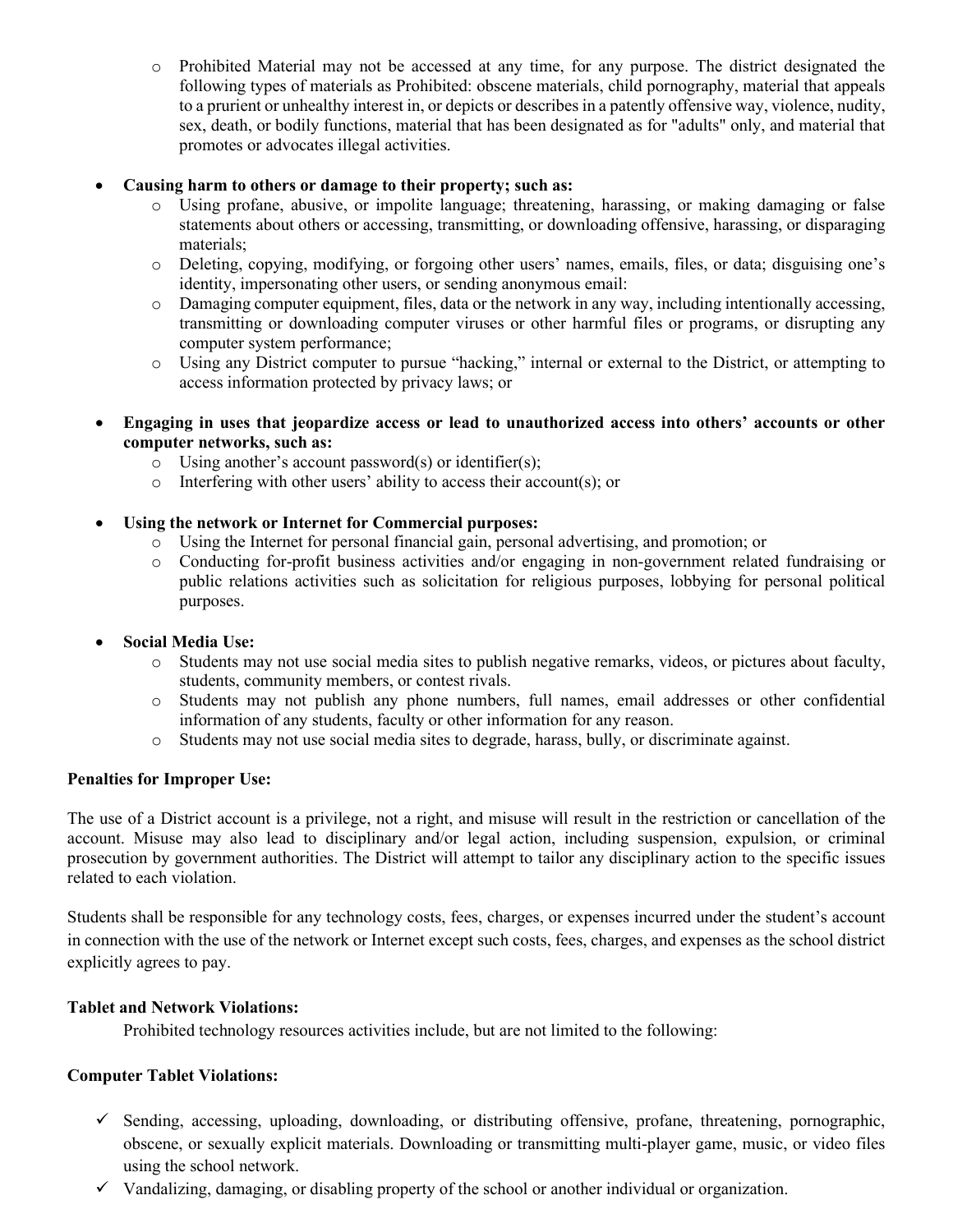- $\checkmark$  Accessing another individual's materials, information, or files without permission.
- $\checkmark$  Using the network or Internet for commercial, political campaign, or financial gain purposes.
- $\checkmark$  Releasing files, home address, personal phone numbers, passwords, or other vital accessing information to others.
- $\checkmark$  Promoting or soliciting for illegal activities.
- $\checkmark$  Attempting to repair, remove/install hardware components.
- $\checkmark$  Violating copyright or other protected material laws.
- $\checkmark$  Subscribing to mailing lists, mass e-mail messages, games, or other services that generate several messages that can slow the system and waste other users' time and access.
- $\checkmark$  Intentionally wasting school resources.

The consequences of violating this policy are as follows:

- The  $1<sup>st</sup>$  offense will result in an official warning.
- The  $2<sup>nd</sup>$  offense will result in suspension of tablet privileges for 2 weeks.
- The  $3<sup>rd</sup>$  offense will result in suspension of tablet privileges for 4 weeks. The  $4<sup>th</sup>$  offense will result in suspension of tablet privileges for the remainder of the school year.

The Network Administration along with the Principal reserve the right to discipline the students based on the severity of the offense, this may require an office referral to be given to the student and more extreme measures to be taken.

## **Computer Network Violations:**

- $\checkmark$  Attempting to log on to the Internet or network (servers, routers, switches, printers, firewall) as a system administrator.
- $\checkmark$  Sending, accessing, uploading, downloading, or distributing pornographic or sexually explicit materials.
- $\checkmark$  Installing, enabling, launching, or creating programs that interfere with the performance of the network, internet, or hardware technology resources.
- $\checkmark$  Creating, uploading, or transmitting computer viruses.
- $\checkmark$  Attempting to defeat computer or network security.

The consequences of violating this policy are as follows:

- The  $1<sup>st</sup>$  offense will result in an office referral along with a 2 week suspension of tablet use.
- The  $2<sup>nd</sup>$  offense will result in suspension of tablet use for 4 weeks along with an office referral and a parental meeting.
- The  $3<sup>rd</sup>$  offense will result in suspension of tablet use for the remainder of the school year, an office referral and a parental meeting.

Depending on the violation, students may also be referred to law enforcement authorities, and may also be subject to possible long term suspension or recommended expulsion from school.

#### **Student Responsibilities:**

Students will be held responsible for maintaining their individual school computers and keeping them in good working order.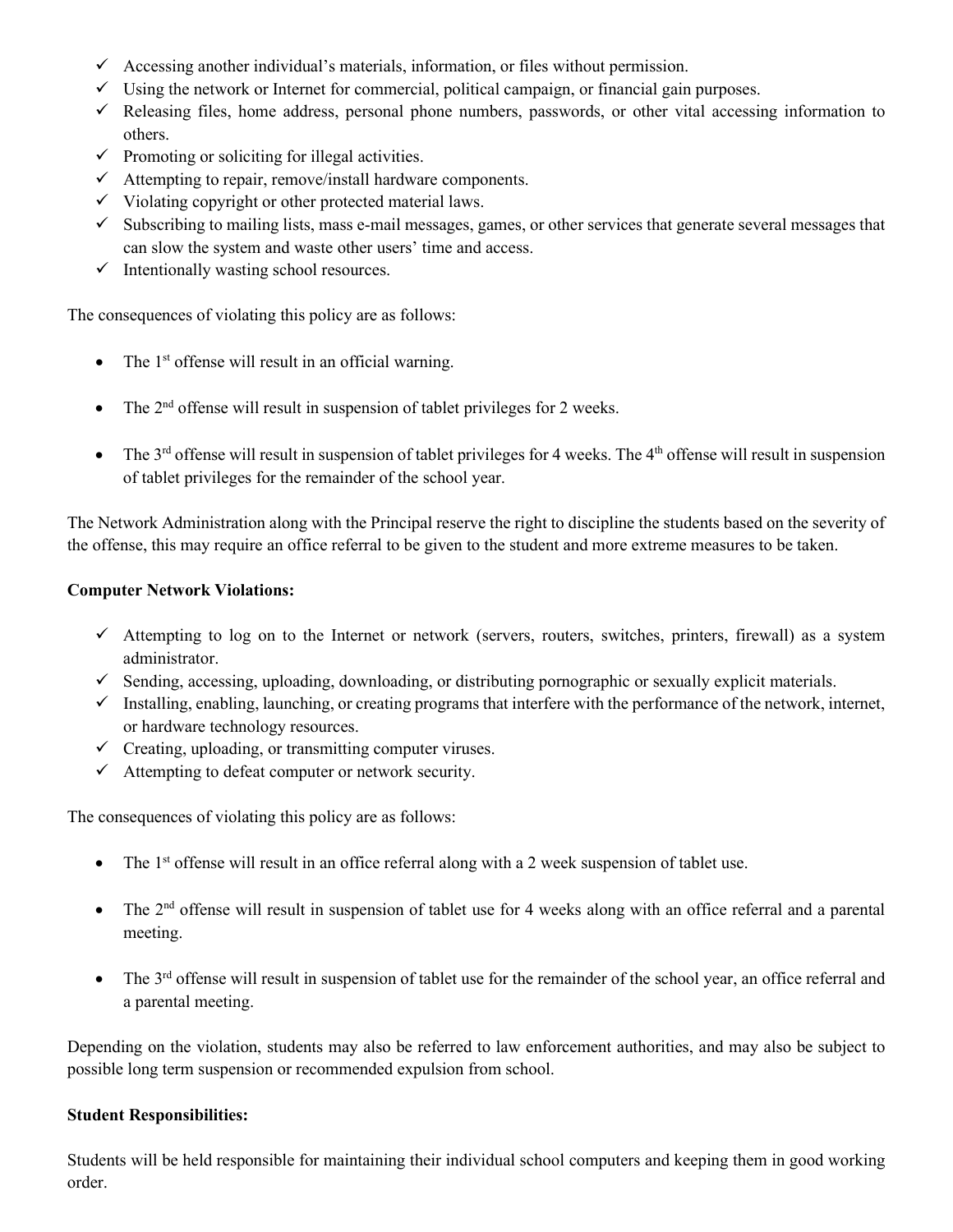- $\checkmark$  Computer batteries must be charged and ready for school each day.
- $\checkmark$  Only labels/stickers approved by the Lake Preston School District may be applied to the computer.
- $\checkmark$  Computers that malfunction or are damaged must first be reported to the Technology Office. The school district will be responsible for repairing computers that malfunction. Computers that have been damaged from normal use or accidentally will be repaired with no cost or minimal cost to the student. Students will be entirely responsible for the cost of repairs to computers that are damaged intentionally.
- $\checkmark$  Accidental tablet damage: Students who have recorded 3 or more instances of accidental tablet damage may be asked to check their tablet in at the Technology Office or Classroom teacher after school. Tablets may be checked out again before classes begin the next day. Special permission to take a tablet home for class work may be permitted by the student's teacher.
- $\checkmark$  Stolen computers must be reported immediately to the Principal's Office and the police department.
- $\checkmark$  Individual school tablet computers and accessories must be returned to the Technology Office at the end of each school year. Students who graduate early, withdraw, are suspended or expelled, or terminate enrollment at Lake Preston for any other reason must return their individual school tablet computer on the date of termination.

Tablet computers remain the property of the Lake Preston School District and must be returned upon a student's graduation, transfer or termination. If a student fails to return the computer at the end of the school year or upon termination of enrollment at LPSD, that student will be subject to criminal prosecution or civil liability. The student will also pay the replacement cost of the computer. Failure to return the computer will result in a grand theft report being filed with the Kingsbury County Sheriff's Department.

## **Computer Protection and User Costs:**

The Lake Preston School District will be assessing tech fees to the students based on repair or replacement costs throughout the school year. These fees will include, but are not limited to, costs accrued from damage caused by liquid spills, accidental drops, power surges, natural disasters, fire, theft, loss, misuse, abuse, accidents, computer viruses, intentional or frequent damage, and cosmetic damage. Machine failures or faulty construction will not be assessed fees but will be taken care of at the School District's cost. Please report all tablet problems to the Technology Coordinator.

Lost or stolen accessories and items will be replaced basing the cost on the replacement value at the time of the reported incident. The Lake Preston School District will also be assessing a fee based on the excessive damage to the overall appearance and general use of the tablet.

The Lake Preston School District recognizes that with the implementation of the tablet computer initiative there is a need to protect the investment by both the District and the Student/Parent.

The Lake Preston School District recommends that you place your child/children's machine on your home owner's policy to help cover some of the larger costs.

#### **Distance Learning Section:**

The mission of the Lake Preston School District 38-3 is to provide each student with the educational foundation on which to build a successful life in a global society. To continue this mission amid the COVID-19 pandemic, the safety and wellbeing of students, staff, and community must be maintained. This challenge calls for a flexible learning approach that offers students the option of attending school in person or distance learning from home.

In response, the Lake Preston School District has put together the following technology plan, outlining standardized tools and methodologies approved by the District Technology Committee.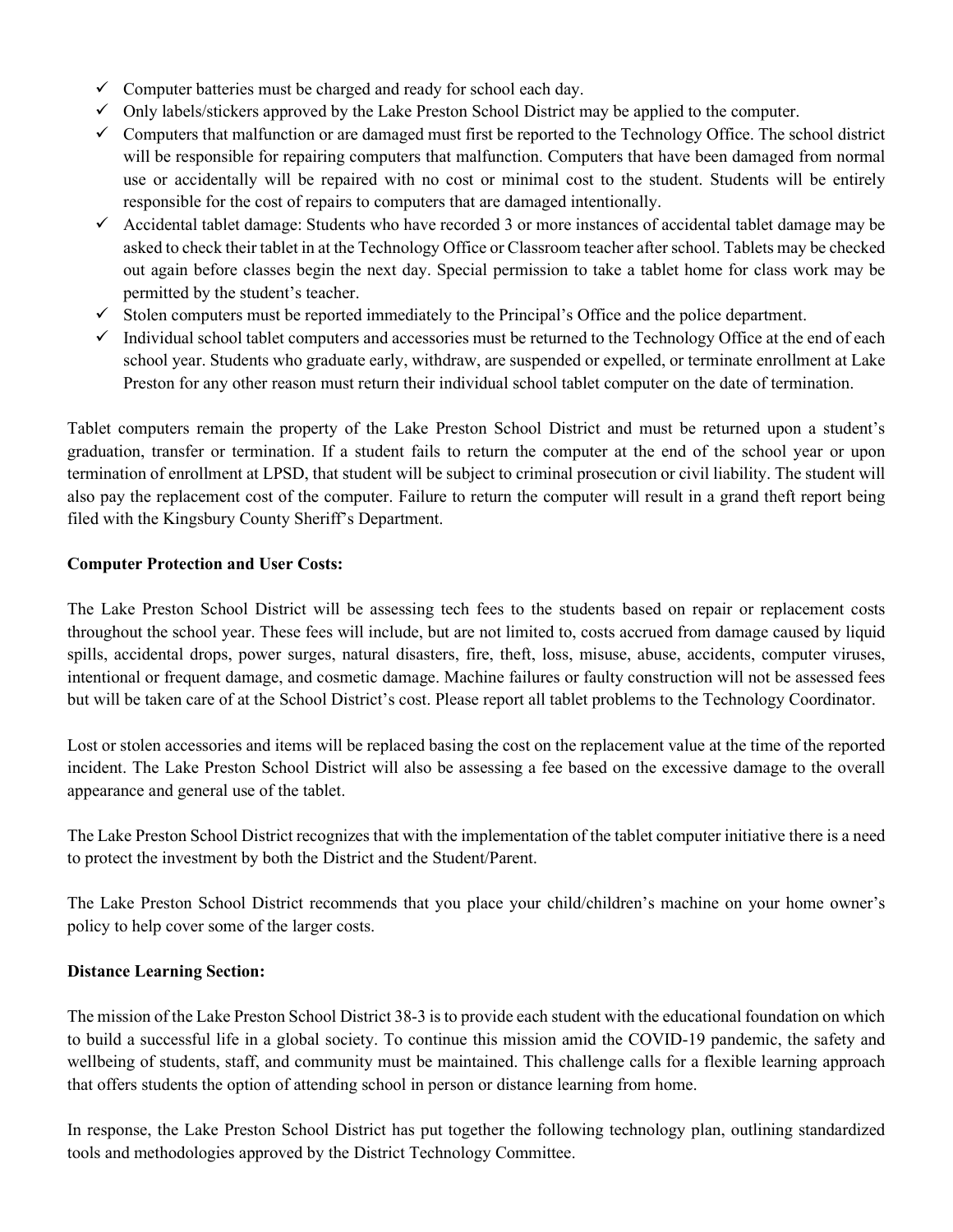## **Communication with Students and Parents**

To streamline and ensure clear communication during distance learning, central communication channels must be established between educators and students. Making announcements, information, and instructions available in a central location for all students and parents will help eliminate confusion and hassle of utilizing different communication channels based on the attendance method of each student.

## **Communication Tools:**

- K12 Email
- Google Classroom
- Microsoft Teams
- Class DoJo
- Infinite Campus Messenger
- Phone Calls with Students/Parents

All education staff will maintain lesson plans utilizing the PlanBook account offered to them by the district. PlanBook accounts are individualized and all lesson plans are subject to change daily based on pacing guides, calendar changes, and specific needs of the students.

Course announcements may be posted centrally in the learning management system or emailed directly to student K12 email addresses. Announcements meant for parents may also be sent via email, Infinite Campus Messenger, or direct phone calls to students or parents may also happen per recommendations and standards set by the building Principals.

## **Professional Development**

The Lake Preston School District values professional development as fundamental to the success of the district because it enhances educators' professional skills and increases their knowledge of educating across various platforms. Professional Development opportunities have been developed to provide the structure and means through which educators can learn hands-on the various applications that the Technology Committee has put in place to provide the best overall in-person and distance platforms to accommodate all levels and content areas.

- August  $10^{th}$  –(Optional) PD for teaching staff; Daily Technology Tools, Verifying access to all software
- August  $12<sup>th</sup>$  –(Mandatory) PD for all staff including communications software and policy changes
- August  $12<sup>th</sup>$  –(Mandatory) PD for teaching staff; Student Management System Software changes
- August  $17<sup>th</sup>$  –(Mandatory) PD for all staff including distance learning changes and recommendations

# **Learning Management System**

To maintain equal learning opportunities for all students regardless of the attendance method, course content must be available both in-person and through distance learning. To best meet this need and to promote central and clear communication of course content, a learning management system shall be utilized for all classes. Students will access lecture content, assignments, quizzes, exams, and other resources through this learning management system. Course announcements, discussion questions, and other communications may also be accessible through this system.

• Google Classroom (PK-12)

# **Assignments**

To maximize efficiency and provide standard methods for all students, whether attending in person or distance learning, some assignments shall be completed using digital tools. Physical tools may also be used and may be necessary for some situations or age groups. They will require extra time and coordination for delivery, increasing the length of the assignment lifecycle (assignment delivery to the student, assignment completion, assignment submission to the educator, assignment grading).